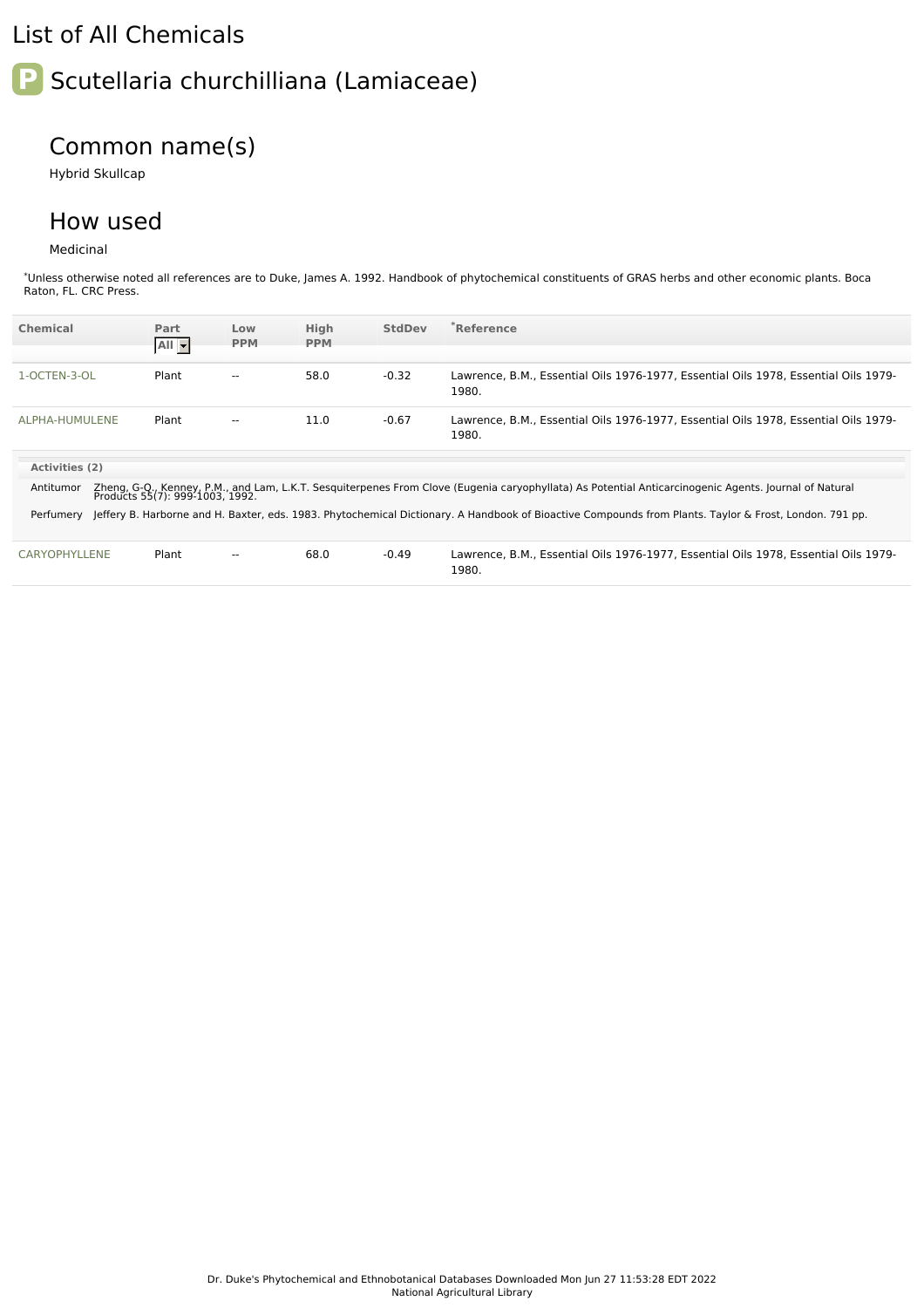| <b>Activities (31)</b>                            |                                                                                                                                                                                                                                                |  |
|---------------------------------------------------|------------------------------------------------------------------------------------------------------------------------------------------------------------------------------------------------------------------------------------------------|--|
| Aldose-Reductase-<br>Inhibitor                    |                                                                                                                                                                                                                                                |  |
| Allergenic                                        |                                                                                                                                                                                                                                                |  |
| Analgesic                                         | Taylor, Leslie. 2005. The Healing Power of Rainforest Herbs. SquareOne Publisher, Garden City Park, NY. 519 pp.                                                                                                                                |  |
| Antiacne                                          |                                                                                                                                                                                                                                                |  |
| Antiasthmatic                                     | Leung, A. Y. and Foster, S. 1995. Encyclopedia of Common Natural Ingredients 2nd Ed. John Wiley & Sons, New York. 649 pp.                                                                                                                      |  |
| Antibacterial                                     |                                                                                                                                                                                                                                                |  |
| Anticariogenic<br>MIC=>1,600 ug/ml                | Muroi, H. and Kubo, I. 1993. Combination Effects of Antibacterial Compounds in Green Tea Flavor against Streptococcus mutans. J. Agric. Food Chem.<br>41: 1102-1105.                                                                           |  |
| Antidermatitic                                    |                                                                                                                                                                                                                                                |  |
| Antiedemic                                        | Shimizu,*M., et al. 1990. Anti-inflammatory Constituents of Topically Applied Crude Drugs. IV.1) Constituents and Anti-inflammatory Effect of<br>Paraguayan Crude Drug 'Alhucema' (Lavandula latifolia Vill.)2). Chem. Pharm. Bul              |  |
| Antifeedant 500<br>ppm                            | Keeler, R.F. and Tu, A.T. eds. 1991. Toxicology of Plant and Fungal Compounds. (Handbook of Natural Toxins Vol. 6) Marcel Dekker, Inc. NY. 665 pp.                                                                                             |  |
| Antiinflammatory<br>IC50=100 uM<br>Antileishmanic | Shimizu,*M., et al. 1990. Anti-inflammatory Constituents of Topically Applied Crude Drugs. IV.1) Constituents and Anti-inflammatory Effect of<br>Paraguayan Crude Drug 'Alhucema' (Lavandula latifolia Vill.)2). Chem. Pharm. Bul              |  |
| Antionychyotic                                    | Taylor, Leslie. 2005. The Healing Power of Rainforest Herbs. SquareOne Publisher, Garden City Park, NY. 519 pp.                                                                                                                                |  |
| Antiproliferant                                   |                                                                                                                                                                                                                                                |  |
| Antispasmodic                                     |                                                                                                                                                                                                                                                |  |
| Antistaphylococcic                                |                                                                                                                                                                                                                                                |  |
| Antistreptococcic                                 |                                                                                                                                                                                                                                                |  |
| Antitumor                                         | Zheng, G-Q., Kenney, P.M., and Lam, L.K.T. Sesquiterpenes From Clove (Eugenia caryophyllata) As Potential Anticarcinogenic Agents. Journal of<br>Natural Products 55(7): 999-1003, 1992.                                                       |  |
|                                                   |                                                                                                                                                                                                                                                |  |
| Antiulcer<br>Candidicide                          | Taylor, Leslie. 2005. The Healing Power of Rainforest Herbs. SquareOne Publisher, Garden City Park, NY. 519 pp.                                                                                                                                |  |
| FLavor FEMA 20-<br>200                            | Aloe Research Council - Duke writeup of non-peer reviewd book by Coats and draft by Henry                                                                                                                                                      |  |
| Fungicide                                         |                                                                                                                                                                                                                                                |  |
| Gastroprotective                                  | Taylor, Leslie. 2005. The Healing Power of Rainforest Herbs. SquareOne Publisher, Garden City Park, NY. 519 pp.                                                                                                                                |  |
| Insectifuge                                       |                                                                                                                                                                                                                                                |  |
| Irritant                                          | Zebovitz, T. C. Ed. 1989. Part VII. Flavor and Fragrance Substances, in Keith L. H. and Walters, D.B., eds. Compendium of Safety Data Sheets for<br>Research and Industrial Chemicals. VCH Publishers, New York. 3560-4253.                    |  |
| Larvicide<br>Mosquitocide                         |                                                                                                                                                                                                                                                |  |
| Perfumery                                         | Merck 11th Edition                                                                                                                                                                                                                             |  |
| Pesticide                                         |                                                                                                                                                                                                                                                |  |
| Sedative                                          |                                                                                                                                                                                                                                                |  |
| Termitifuge                                       | Jacobson, M., Glossary of Plant-Derived Insect Deterrents, CRC Press, Inc., Boca Raton, FL, 213 p, 1990.                                                                                                                                       |  |
| CARYOPHYLLENE-                                    | $-0.39$<br>Plant<br>14.0<br>Lawrence, B.M., Essential Oils 1976-1977, Essential Oils 1978, Essential Oils 1979-                                                                                                                                |  |
| OXIDE                                             | 1980.                                                                                                                                                                                                                                          |  |
| <b>Activities (8)</b>                             |                                                                                                                                                                                                                                                |  |
| Antiedemic                                        |                                                                                                                                                                                                                                                |  |
|                                                   | Shimizu,*M., et al. 1990. Anti-inflammatory Constituents of Topically Applied Crude Drugs. IV.1) Constituents and Anti-inflammatory Effect of<br>Paraguayan Crude Drug 'Alhucema' (Lavandula latifolia Vill.)2). Chem. Pharm. Bul              |  |
| Antifeedant                                       | Bettarini, F., Borgonovi, G.E., et al. 1991. Antiparasitic Compounds from East African Plants: Isolation and Biological Activity of Anonaine,<br>Matricarianol, Canthin-6-One and Caryophyllene Oxide. Insect Sci. Applic. 14(1): 93-99, 1993. |  |
| Antiinflammatory                                  | Shimizu,*M., et al. 1990. Anti-inflammatory Constituents of Topically Applied Crude Drugs. IV.1) Constituents and Anti-inflammatory Effect of<br>Paraguayan Crude Drug 'Alhucema' (Lavandula latifolia Vill.)2). Chem. Pharm. Bul              |  |
| Antitumor                                         | Zheng, G-O., Kenney, P.M., and Lam, L.K.T. Sesquiterpenes From Clove (Eugenia caryophyllata) As Potential Anticarcinogenic Agents. Journal of<br>Natural Products 55(7): 999-1003, 1992.                                                       |  |
| Calcium-Antagonist<br>$ED50=32$ uM gpg            |                                                                                                                                                                                                                                                |  |
| Fungicide                                         |                                                                                                                                                                                                                                                |  |
| Insecticide                                       | Bettarini, F., Borgonovi, G.E., et al. 1991. Antiparasitic Compounds from East African Plants: Isolation and Biological Activity of Anonaine,                                                                                                  |  |
|                                                   | Matricarianol, Canthin-6-One and Caryophyllene Oxide. Insect Sci. Applic. 14(1): 93-99, 1993.                                                                                                                                                  |  |
| Pesticide                                         |                                                                                                                                                                                                                                                |  |
| DELTA-CADINENE                                    | 9.0<br>$-0.5$<br>Lawrence, B.M., Essential Oils 1976-1977, Essential Oils 1978, Essential Oils 1979-<br>Plant<br>1980.                                                                                                                         |  |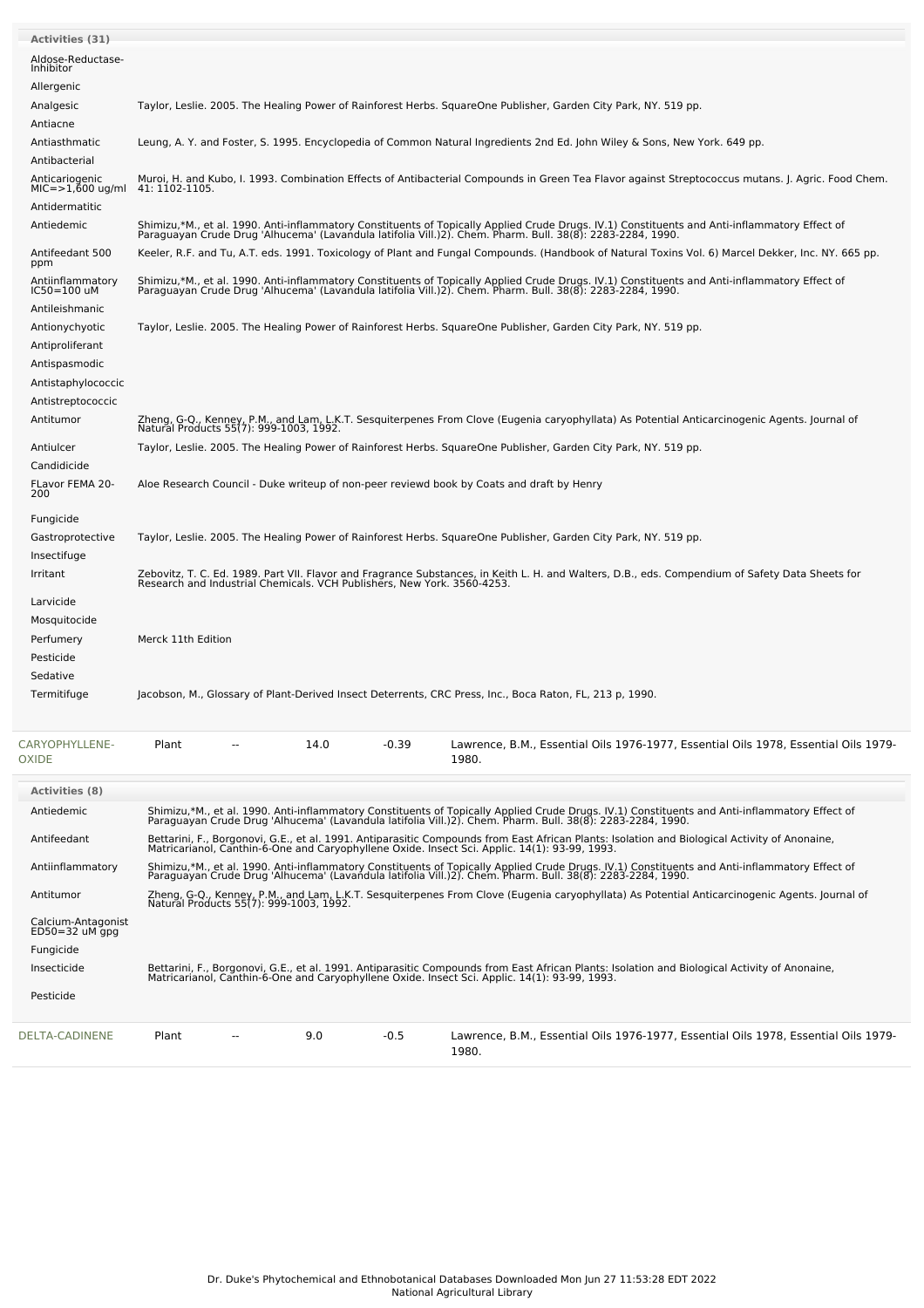| Activities (9)                                    |       |                                                                                                                                                                                                                                                            |                                              |         |                                                                                                                                              |  |  |  |  |
|---------------------------------------------------|-------|------------------------------------------------------------------------------------------------------------------------------------------------------------------------------------------------------------------------------------------------------------|----------------------------------------------|---------|----------------------------------------------------------------------------------------------------------------------------------------------|--|--|--|--|
| Aldose-Reductase-<br>Inhibitor                    |       |                                                                                                                                                                                                                                                            |                                              |         |                                                                                                                                              |  |  |  |  |
| Antiacne                                          |       |                                                                                                                                                                                                                                                            |                                              |         |                                                                                                                                              |  |  |  |  |
| Antibacterial MIC800                              |       |                                                                                                                                                                                                                                                            |                                              |         | Muroi, H. and Kubo, I. 1993. Combination Effects of Antibacterial Compounds in Green Tea Flavor against Streptococcus mutans. J. Agric. Food |  |  |  |  |
| ug/ml<br>Anticariogenic MIC800<br>ug/ml           |       | Chem. 41: 1102-1105.<br>Muroi, H. and Kubo, I. 1993. Combination Effects of Antibacterial Compounds in Green Tea Flavor against Streptococcus mutans. J. Agric. Food<br>Chem. 41: 1102-1105.                                                               |                                              |         |                                                                                                                                              |  |  |  |  |
| Antistreptococcic                                 |       |                                                                                                                                                                                                                                                            |                                              |         |                                                                                                                                              |  |  |  |  |
| Cytochrome-P450-<br>Inducer                       |       |                                                                                                                                                                                                                                                            |                                              |         |                                                                                                                                              |  |  |  |  |
| P450-Inducer                                      |       |                                                                                                                                                                                                                                                            |                                              |         |                                                                                                                                              |  |  |  |  |
| Pesticide                                         |       |                                                                                                                                                                                                                                                            |                                              |         |                                                                                                                                              |  |  |  |  |
| Testosterone-Inducer                              |       |                                                                                                                                                                                                                                                            |                                              |         |                                                                                                                                              |  |  |  |  |
| EO                                                | Plant | -−                                                                                                                                                                                                                                                         | 300.0                                        | $-0.72$ | Lawrence, B.M., Essential Oils 1976-1977, Essential Oils 1978, Essential Oils 1979-<br>1980.                                                 |  |  |  |  |
|                                                   |       |                                                                                                                                                                                                                                                            |                                              |         |                                                                                                                                              |  |  |  |  |
| <b>GERMACRENE-D</b>                               | Plant | $\overline{\phantom{a}}$                                                                                                                                                                                                                                   | 19.0                                         | $-0.41$ | Lawrence, B.M., Essential Oils 1976-1977, Essential Oils 1978, Essential Oils 1979-<br>1980.                                                 |  |  |  |  |
| Activities (2)                                    |       |                                                                                                                                                                                                                                                            |                                              |         |                                                                                                                                              |  |  |  |  |
| Pesticide                                         |       |                                                                                                                                                                                                                                                            |                                              |         |                                                                                                                                              |  |  |  |  |
| Pheromone                                         |       |                                                                                                                                                                                                                                                            |                                              |         |                                                                                                                                              |  |  |  |  |
| <b>LIGNIN</b>                                     | Plant | --                                                                                                                                                                                                                                                         | --                                           |         | $\ast$                                                                                                                                       |  |  |  |  |
| Activities (13)                                   |       |                                                                                                                                                                                                                                                            |                                              |         |                                                                                                                                              |  |  |  |  |
| AntiHIV                                           |       |                                                                                                                                                                                                                                                            |                                              |         |                                                                                                                                              |  |  |  |  |
| Antibacterial                                     |       |                                                                                                                                                                                                                                                            |                                              |         |                                                                                                                                              |  |  |  |  |
| Anticancer                                        |       |                                                                                                                                                                                                                                                            |                                              |         |                                                                                                                                              |  |  |  |  |
| Anticoronary                                      |       |                                                                                                                                                                                                                                                            |                                              |         |                                                                                                                                              |  |  |  |  |
| Antidiarrheic                                     |       |                                                                                                                                                                                                                                                            |                                              |         | Martindale's 29th                                                                                                                            |  |  |  |  |
| Antinitrosaminic                                  |       |                                                                                                                                                                                                                                                            |                                              |         |                                                                                                                                              |  |  |  |  |
| Antioxidant                                       |       |                                                                                                                                                                                                                                                            |                                              |         |                                                                                                                                              |  |  |  |  |
| Antitumor                                         |       |                                                                                                                                                                                                                                                            |                                              |         |                                                                                                                                              |  |  |  |  |
| Antiviral                                         |       |                                                                                                                                                                                                                                                            |                                              |         |                                                                                                                                              |  |  |  |  |
| Chelator                                          |       |                                                                                                                                                                                                                                                            |                                              |         |                                                                                                                                              |  |  |  |  |
| Hypocholesterolemic                               |       |                                                                                                                                                                                                                                                            |                                              |         |                                                                                                                                              |  |  |  |  |
| Laxative                                          |       |                                                                                                                                                                                                                                                            |                                              |         |                                                                                                                                              |  |  |  |  |
| Pesticide                                         |       |                                                                                                                                                                                                                                                            |                                              |         |                                                                                                                                              |  |  |  |  |
| <b>LINALOL</b>                                    | Plant |                                                                                                                                                                                                                                                            | 26.0                                         | $-0.43$ | Lawrence, B.M., Essential Oils 1976-1977, Essential Oils 1978, Essential Oils 1979-<br>1980.                                                 |  |  |  |  |
| <b>RESIN</b>                                      | Plant | $\overline{a}$                                                                                                                                                                                                                                             | $\overline{a}$                               |         | $\ast$                                                                                                                                       |  |  |  |  |
| <b>SCUTELLAREIN</b>                               | Plant | $\overline{\phantom{a}}$                                                                                                                                                                                                                                   | $\overline{\phantom{a}}$                     |         | $\ast$                                                                                                                                       |  |  |  |  |
| Activities (7)                                    |       |                                                                                                                                                                                                                                                            |                                              |         |                                                                                                                                              |  |  |  |  |
| Aldose-Reductase-Inhibitor<br>IC56=10uM; IC10=1uM |       | Shimizu, M., Ito, T., Terashima, S., Hayashi, T., Arisawa, M., Morita, N., Kurokawa, S., Ito, K., and Hashimoto, Y. 1984. Inhibition of Lens<br>Aldose Reductase by Flavonoids. Phytochemistry, 23: 1885-1888.                                             |                                              |         |                                                                                                                                              |  |  |  |  |
| Antihemolytic                                     |       |                                                                                                                                                                                                                                                            |                                              |         |                                                                                                                                              |  |  |  |  |
| Antileukemic IC50=10 uM                           |       | Economic & Medicinal Plant Research, 5: 225.                                                                                                                                                                                                               |                                              |         |                                                                                                                                              |  |  |  |  |
| Antioxidant ED=uM                                 |       |                                                                                                                                                                                                                                                            |                                              |         |                                                                                                                                              |  |  |  |  |
| Antiviral IC50=10 uM                              |       |                                                                                                                                                                                                                                                            | Economic & Medicinal Plant Research, 5: 225. |         |                                                                                                                                              |  |  |  |  |
| Cancer-Preventive<br>Phospholipase-A2-Inhibitor   |       | Stitt, P. A. Why George Should Eat Broccoli. Dougherty Co, Milwaukee, WI, 1990, 399 pp.<br>Somasundaram, S., Sadique, J. 1985. Anti-hemolytic Effect of Flavonoidal Glycosides of Clerodendron inerme: An in vitro Study.<br>Fitoterapia 57(2): 103, 1986. |                                              |         |                                                                                                                                              |  |  |  |  |
| <b>SCUTELLARIN</b>                                | Plant | ۰.                                                                                                                                                                                                                                                         | --                                           |         | $\ast$                                                                                                                                       |  |  |  |  |
| <b>TANNIN</b>                                     | Plant | --                                                                                                                                                                                                                                                         | --                                           |         | $\ast$                                                                                                                                       |  |  |  |  |